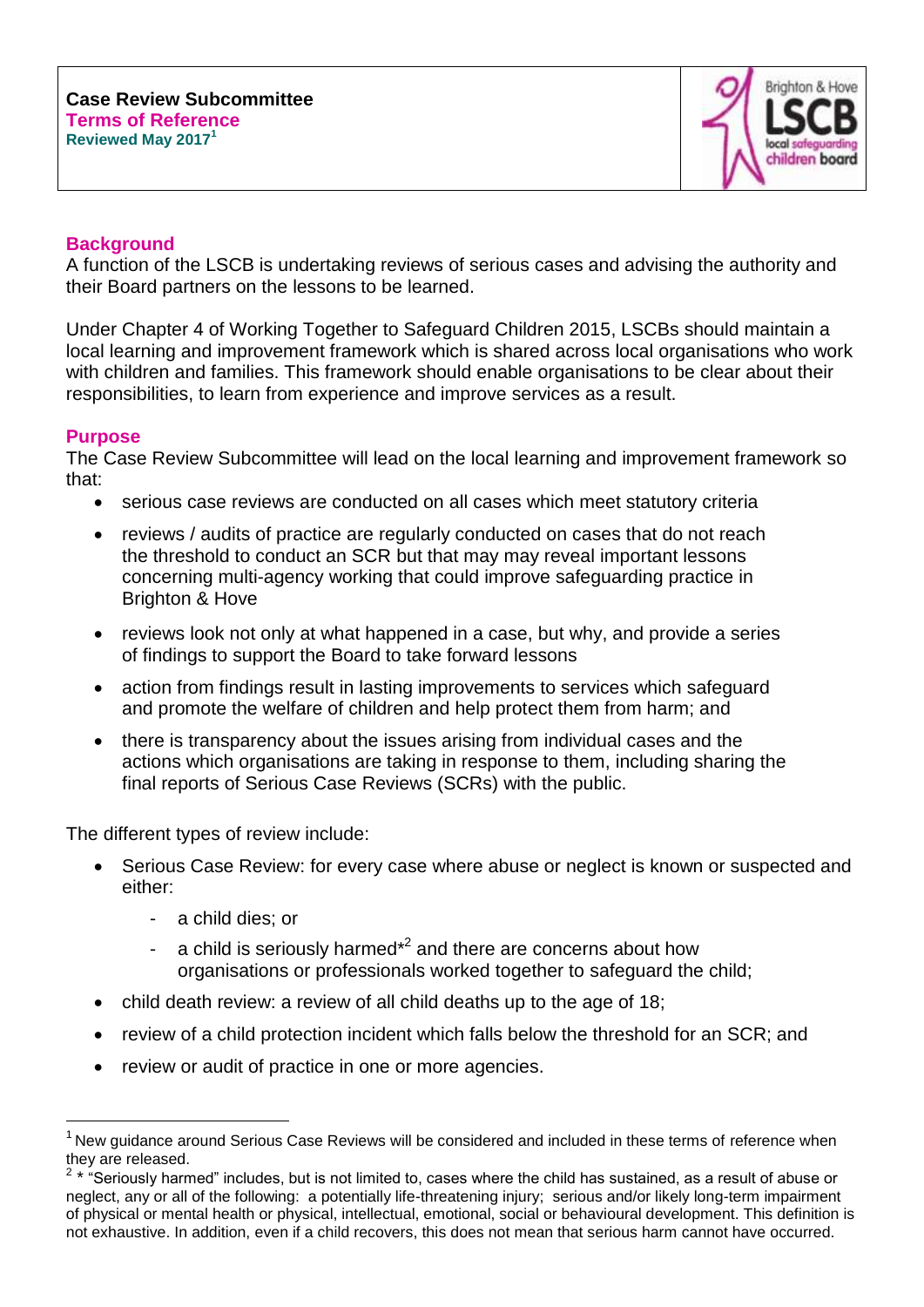The Case Review Subcommittee will coordinate the following inter-related activity to ensure the local learning and improvement framework is effectively implemented:

- Procedures are up to date and compliant with Working Together 2015 to be 'best prepared' to respond to any referral regarding a serious incident which may or may not fall within the criteria for a Serious Case Review.
- Making recommendations to the LSCB Independent Chairperson as to whether a Serious Case Review should be carried out or another type of review or no action.
- Commissioning Serious Case Reviews or other types of reviews on behalf of the LSCB.
- Monitoring and challenge progress against partner agency and the LSCB's action plans following the publication of a Serious Case Review or other type of review.
- Using learning from local and national reviews to inform policy, practice and the LSCB training programme.
- We share our final reports and findings with Ofsted, DfE, National Panel of Experts, the President of the Family Division and, when the need arises, with other LSCBs in the country

### **Membership (as at May 2017)**

| Chairperson                               | Lead Nurse, Executive Director Clinical Quality & Patient Safety                                                                                                           |
|-------------------------------------------|----------------------------------------------------------------------------------------------------------------------------------------------------------------------------|
| <b>Children's Social Work</b>             | <b>Assistant Director: Safeguarding &amp; Care</b><br>Head of Safeguarding, Families, Children & Learning                                                                  |
| Health Commissioning &<br><b>Partners</b> | Designated Doctor, Brighton & Hove CCG<br>Designated Nurse, Brighton & Hove CCG<br>Deputy Director, Sussex Partnership Foundation Trust<br>Public Health Programme Manager |
| Education                                 | Virtual School Headteacher                                                                                                                                                 |
| <b>Sussex Police</b>                      | <b>Child Protection &amp; Safeguarding Manager</b>                                                                                                                         |
| <b>LSCB</b>                               | <b>Business Manager</b><br>Lay Member                                                                                                                                      |

The inclusion of a lay member in the SCR Subcommittee is motivated by awareness that a local representative can add value to otherwise exclusively professional discussions. The role within this Subcommittee is a non-voting one with no responsibility for decision making. The lay member supports challenge against the Learning and Improvement Framework to ensure the LSCB is:

- assessing the effectiveness of the help being provided to children and families, including early help;
- assessing whether LSCB partners are fulfilling their statutory obligations;
- quality assuring practice, including through joint audits of case files involving practitioners and identifying lessons to be learned; and
- monitoring and evaluating the effectiveness of training, including multi-agency training, to safeguard and promote the welfare of children.